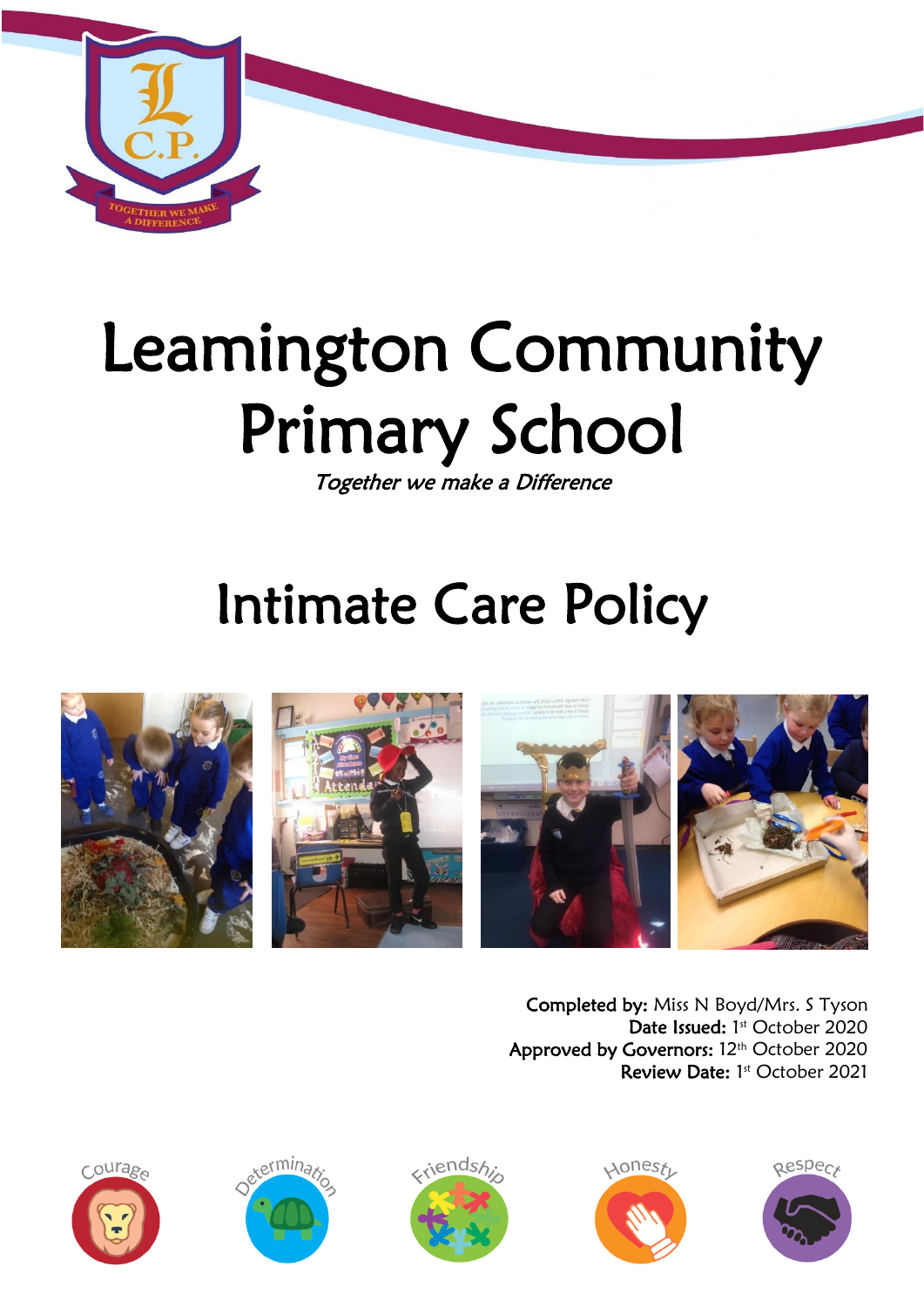### **Leamington Community Primary School: Intimate Care Policy**

At Leamington Community Primary School there are a number of pupils who need support with their personal care needs. We cater for pupils with a range of different needs. Pupil's needs will vary dependent on their physical and cognitive characteristics but the same principles apply for all groups.

Leamington Community Primary School is committed to ensuring that all staff responsible for the intimate care of pupils will undertake their duties in a professional manner at all times. It is acknowledged that these adults are in a position of great trust. Leamington Community Primary School takes its responsibility to safeguard and promote the welfare of the pupils in its care seriously.

The school recognises that there is a need to treat all pupils with dignity and respect when intimate care is given. Intimate care is defined as any care which involves washing, touching or carrying out an invasive procedure that most children and young people carry out for themselves, but which some are unable to do. Some pupils may be unable to meet their own care needs for a variety of reasons and will require regular support.

#### **Aims:**

- To ensure that pupils with intimate care needs are not discriminated against in line with the Equalities Act 2010.
- To provide help and support to pupils in becoming as independent as possible in personal hygiene.
- To treat intimate care needs sensitively so as to maintain the self-esteem of the child.
- Work with parents in delivering a suitable care plan where necessary.
- To ensure that staff dealing with intimate care needs work within guidelines that protect themselves and the pupils involved.

#### **Our Approach to Best Practice:**

- The management of all children with intimate care needs will be carefully planned.
- Staff who provide intimate care are trained to do so (including Child Protection and Safeguarding training) and are fully aware of best practice.
- All staff are aware of the importance of "not talking across a pupil."
- All pupils will be supported to achieve the highest level of independence possible in their personal care e.g. a pupil may only require a verbal prompt to wash their hands after using the toilet.
- Staff will be supported to adapt their practice in relation to the needs of individual children taking into account developmental changes.
- Careful consideration will be given to individual situations to determine how many adults should be present during intimate care procedures.